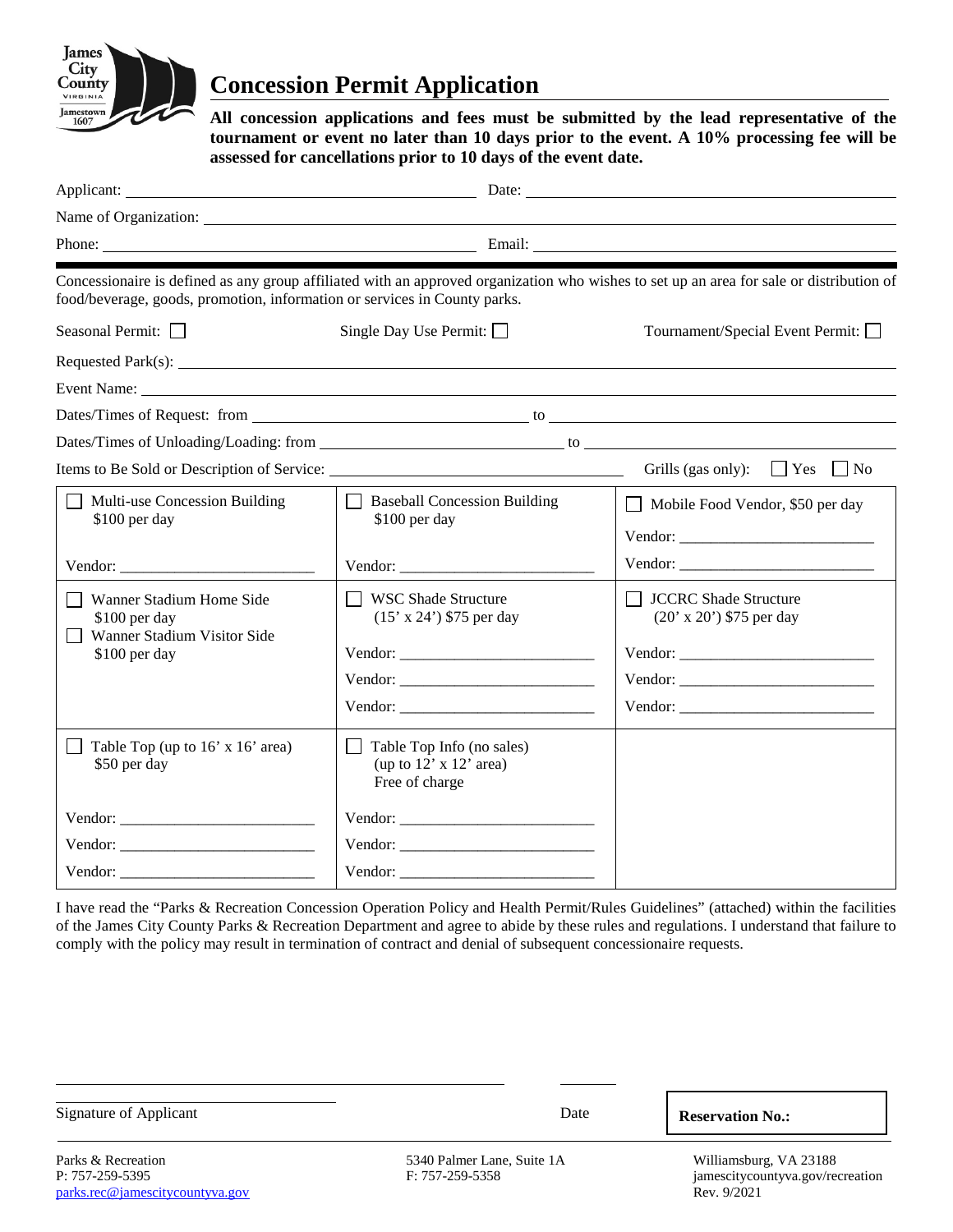

**Concession Permit Policy**

## **POLICY**

Pursuant to County Code 16-18, it shall be the policy of the Department to issue permits which grant permission to operate concessions and sell wares in County parks. Permits for concessions shall be classified as Seasonal, Single Day or Tournament/Special Event and shall be issued in accordance with the procedure defined. Priorities for these concession permits shall be given to County operations and affiliate groups who partner with the Department. Permits shall be awarded in a fair and impartial manner based upon meeting procedure and application guidelines. All qualified applicants are eligible to apply.

## **CONCESSIONAIRE CLASSIFICATION**

- A. **Seasonal Permit.** Under this classification, a permit represents a formal agreement whereby the Department allows an affiliate organization to operate a concession for a specific period of time, usually a recreation activity season. Formal provisions may include, but are not limited to, user fees, hours of operation, location, type of concession, items to be sold, purpose of concession and insurance coverage.
- B. **Tournament/Special Event Permit.** Under this classification, a permit represents a formal agreement whereby the Department approves an association, organization or other vendor to operate a concession for a specific event. Formal provisions may include, but are not limited to user fees, hours of operation, location, type of concession, items to be sold, purpose of concession and insurance coverage.
- C. **Single Day Use Permit.** Under this classification, a permit represents a formal agreement whereby the Department allows an affiliate organization to operate a concession for a single day, usually a recreation activity practice or games. Formal provisions may include, but are not limited to, user fees, hours of operation, location, type of concession, items to be sold, purpose of concession and insurance coverage. Permits will not be issued when seasonal permits have been issued to approved Affiliate organizations for the same time period and area of park.

#### **APPLICATION PROCEDURE**

- A. **Seasonal Permit.** The Concession Permit Application form must be submitted to Parks 30 days prior to start of season.
- B. **Tournament/Special Event - Term Permit.** The Concession Permit Application must be submitted to Parks Administration no later than seven days prior to the desired time of operation.
- C. **Single Day Use Permit.** The Concession Permit Application must be submitted to Parks Administration no later than seven days prior to the desired time of operation.

## **RULES AND REGULATIONS GOVERNING CONCESSIONS**

- A. Compliance with all County park property and facility rules and regulations.
- B. Compliance with all provisions stated in the permit.
- C. The concessionaire shall be considered an independent contractor and neither the concessionaire nor the volunteers shall, under any circumstances, be considered employees of the County, and the concessionaire shall execute a form provided by the Department indemnifying and holding the County harmless from any and all claims, suits, damages, costs and expenses arising out of, or in any way relating to, Concessionaire's operation of the concession facility.
- D. The County shall not be liable for any damage caused by power failure, flood, fire, explosion, theft or vandalism to persons or properties in the space used by the concessionaire. The concessionaire shall agree that all personal property upon the premises shall be at the risk of the concessionaire and that the County shall not be liable for any damages, losses or theft thereof.
- E. The concessionaire shall furnish all labor, services, materials, supplies and equipment necessary to maintain the operation of concession. All workers will be neatly and cleanly dressed.
- F. All concessionaires must obtain and post in a prominent location all applicable permits and licenses required by government agencies to prepare and sell the merchandise approved herein.
- G. Any non-approved concessionaire not displaying an approved Concessionaire Permit Application form will be excluded from park property and subject to trespassing charges.
- H. Secure and keep in force adequate insurance coverage, insurance naming the County as additional insured's in amounts specified in the permit or lease. Sample insurance coverage levels are attached (Attachment 1). Specific levels will be determined on a case-by-case basis in conjunction with the County's Risk Manager.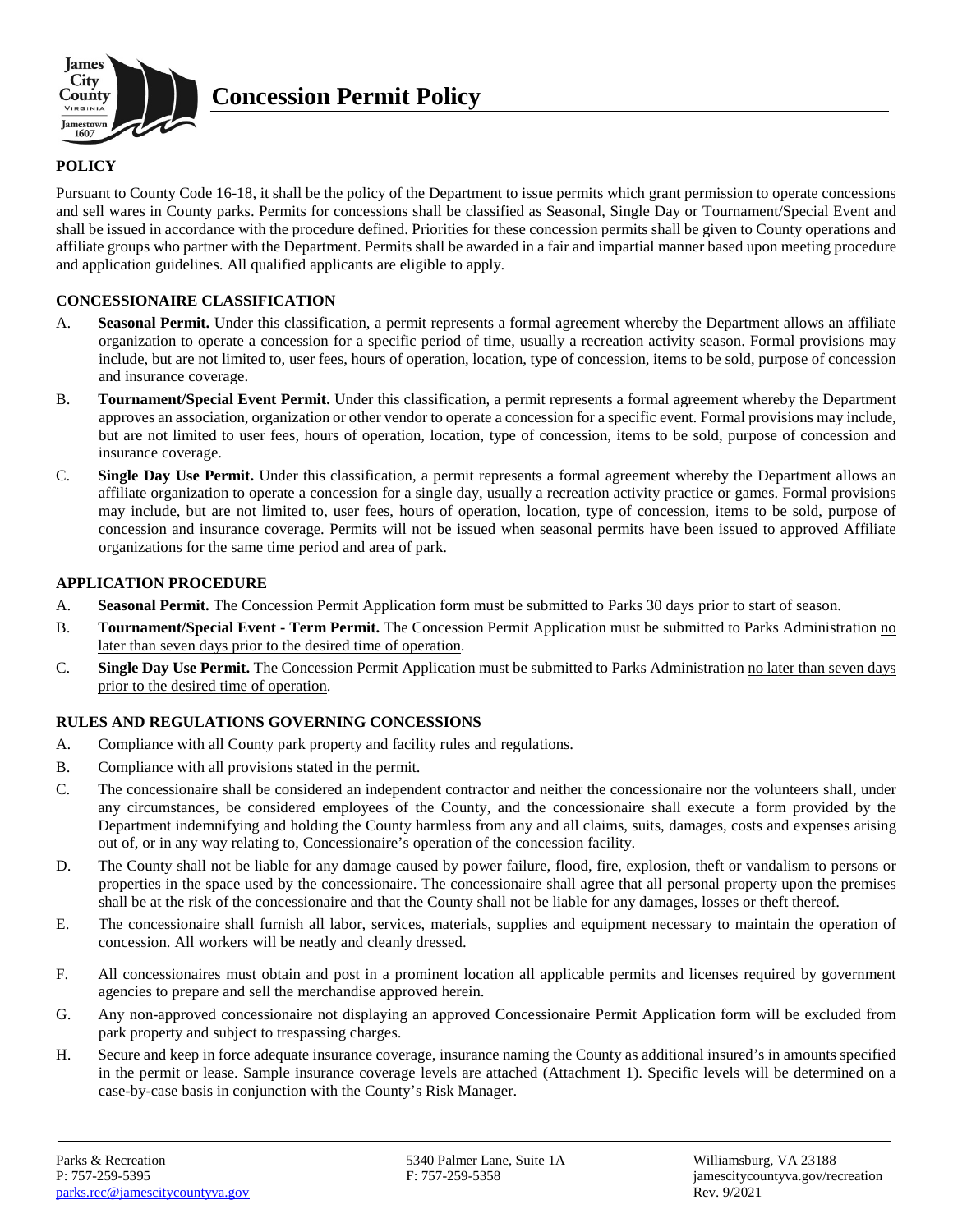- I. Concessionaires must adhere to all County, state and federal laws and regulations.
- J. The concessionaire must place one sign identifying themselves as the operator. No other signs or advertisements will be allowed upon property of the Department or upon any vehicle operated by the concessionaire under the provision hereof except as shall be approved in writing by the Director or designee. The Department, through its agents, shall have the right to remove, at the cost and expense of the concessionaire, any sign or signs that are erected on the premises without consent.
- K. The concessionaire shall not permit garbage or other refuse to accumulate in or about any of the buildings, or other areas occupied by the concessionaire, except in suitable covered garbage receptacles. The Department will be responsible for the removal of rubbish, trash and garbage provided that the concessionaire accumulated such trash at given points and at given times under the direction of an authorized representative of the Department.
- L. All portable concession units must be removed from park premises within two days after the season has ended.
- M. Any changes in the building must be approved by the Director and meet the proper building code. The cost involved in any changes will be the responsibility of the concessionaire.
- N. The Department will furnish electricity, water and sewer in such locations where these utilities now exist. All requests for use of these facilities and/or additional installations or any special needs must be made in writing to the Director listing specific needs. The Department will not furnish telephone service in any location except where public phones are installed as a regular accommodation for park patrons.
- O. The agreement or contract on any of the rights and privileges provided for herein shall not be transferred, subcontracted or assigned by the concessionaire unless approved by the Director. Names, addresses and telephone numbers of all individuals being assigned to operate the concession must be provided on the Concessionaire Application form or otherwise made known to the Director. Ultimate responsibility for the conduct of said designees rests with the approved concessionaire.
- P. Upon termination of the permit or because of lapse of time or upon termination for any other reason by the Director, the concessionaire shall remove all goods, chattels and fixtures belonging to the concessionaire and shall leave the premises in the condition in which they were received, reasonable wear and tear expected. In the event said goods, chattels and fixtures are not removed within three days from the expiration of this agreement or its termination for any other reason, the concessionaire shall be deemed to have abandoned to the County and facilities, equipment or other property within the aforesaid period at termination of this agreement.
- Q. The Director or designee shall approve all merchandise to be sold, and all items offered for sale shall meet or exceed the requirements of the Federal Institutional Meat Purchase Specifications (IMPS), Virginia Department of Agriculture Regulations, Federal Food, Drug and Cosmetic Act and the Federal Wholesome Meat Act. If items being sold are determined to be undesirable or unwholesome to the public by the Director of Parks & Recreation, the concessionaire must refrain from offering the item to the public.
- R. At all sites, vendors must rent out designated concession areas before setting up a tabletop concession.
- S. Only gas grills are permitted in parks.
- T. Once vehicles have been used to unload or load, they must be returned to the designated parking area.
- U. Vendors are not allowed to tape, tack, nail, etc., any items to walls, poles, etc. Vendors must come prepared with standalone signage.

#### **GENERAL TERMS & CONDITIONS**

- A. **APPLICABLE LAWS AND COURTS:** This permit shall be governed in all respects by the laws of the Commonwealth of Virginia and any litigation with respect thereto shall be brought in the courts of the Commonwealth. The contractor shall comply with all applicable federal, state and local laws, rules and regulations.
- B. **IMMIGRATION REFORM AND CONTROL ACT OF 1986:** By submitting applications, concessionaires certify that they do not and will not during the performance of this contract employ illegal alien workers or otherwise violate the provisions of the federal Immigration Reform and Control Act of 1986.
- C. **ANTITRUST:** By entering into a permit, the concessionaire conveys, sells, assigns and transfers to the County all rights, title and interest in and to all causes of action it may now have or hereafter acquire under the antitrust laws of the United States and the Commonwealth of Virginia, relating to the particular goods or services purchased or acquired by the County under said contract.
- D. **QUALIFICATIONS OF CONCESSIONAIRES:** The County may make such reasonable investigations as deemed proper and necessary to determine the ability of the concessionaire to perform the services/furnish the goods and the concessionaire shall furnish to the County all such information and data for this purpose as may be requested.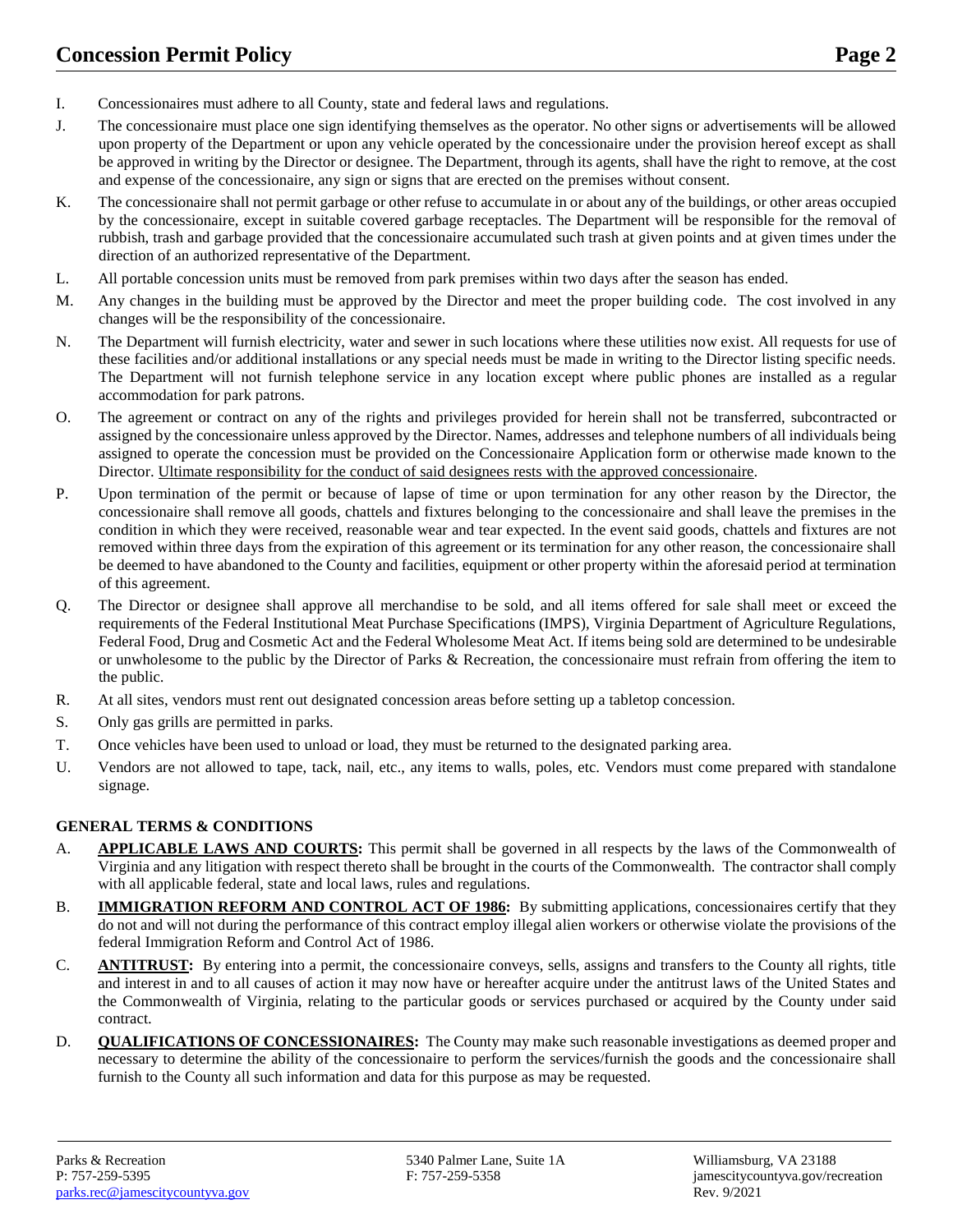- E. **TESTING AND INSPECTION:** The County reserves the right to conduct any test/inspection it may deem advisable to assure goods and services conform to the permit rules and regulations.
- F. **CHANGES TO THE PERMIT:** The parties may agree in writing to modify the scope of the permit.
- G. **DRUG-FREE WORKPLACE:** During the performance of this contract, the concessionaire agrees to (i) provide a drug-free workplace for employees; (ii) post in conspicuous places, available to employees and applicants for employment, a statement notifying employees that the unlawful manufacture, sale, distribution, dispensation, possession or use of a controlled substance or marijuana is prohibited in the concessionaire's workplace and specifying the actions that will be taken against employees for violations of such prohibition; (iii) state in all solicitations or advertisements for employees placed by or on behalf of the concessionaire that the concessionaire maintains a drug-free workplace; and (iv) include the provisions of the foregoing clauses in every subcontract or purchase order of over \$10,000, so that the provisions will be binding upon each subcontractor or worker.

For the purposes of this section, "drug-free workplace" means a site for the performance of work done in connection with a specific contract awarded to a contractor in accordance with this chapter, the employees of whom are prohibited from engaging in the unlawful manufacture, sale, distribution, dispensation, possession or use of any controlled substance or marijuana during the performance of the contract.

- H. **ANTI-DISCRIMINATION**: By submitting a Concession Permit Application, concessionaire certifies to the County that they will conform to the provisions of the Federal Civil Rights Act of 1964, as amended, as well as the Virginia Fair Employment Contracting Act of 1975, as amended, where applicable, the Virginians With Disabilities Act, the Americans With Disabilities Act and Section 11-51 of the Virginia Public Procurement Act.
- I. **INDEMNITY:** Concessionaire hereby binds itself and its successors to indemnify, defend and save harmless the County, its officers, agents or employees, from all suits and actions of every name and description brought against it of them, all costs or damages to which it or they may be put, on account of, or by reason of any injury or alleged injury to the person or property of another, resulting from or on account of the negligent acts, errors or omissions of the concessionaire or its agents; and that the whole or so much of the moneys due to the concessionaire, under and by virtue of this contract, as such or may be considered necessary by the County, shall and may be retained until all such suits and claims for damages as aforesaid shall have been settled, and evidence to that effect furnished to the satisfaction of the County. The said concessionaire further agrees to indemnify and save harmless the County against any and all claims, suits or demands that may accrue to, be suffered by, or adjudicated against it by reason of any injury sustained by any of its employees in and about the said work, under and pursuant to the provisions of the Workman's Compensation Law or any amendments thereto, and concessionaire shall produce certificates or other satisfactory evidence of ample protection against such liability.
- J. **AUDIT:** The contractor shall retain all books, records and other documents relative to this permit for five years after final payment, or until audited by the County, whichever occurs first. The County shall have full access to and the right to examine any of the materials during the period.
- K. **DELIVERY AND STORAGE:** It shall be the responsibility of the concessionaire to make all arrangements for delivery, unloading, receiving and storing of materials in the buildings while offering concession services. The County will not assume any responsibility for receiving these shipments. Concessionaire shall check with the owner and make necessary arrangements for security and storage space in the building during the permit term.
- L. **LABELING OF HAZARDOUS SUBSTANCES:** If items or products used by the concessionaire are "Hazardous Substances" as defined by § 1261 of Title 15 of the United States Code (U.S.C.) or "Pesticides" as defined in § 136 of Title 7 U.S.C., then the concessionaire certifies and warrants that the items or products to be used under this permit shall be properly labeled as required by the foregoing sections and that by using the items or products the concessionaire does not violate any of the prohibitions of Title 15 U.S.C. § 1263 or Title 7 U.S.C. § 136.
- M. **SITE DAMAGES:** Any damage to existing utilities, equipment or finished surfaces resulting from the performance of this permit shall be repaired to the County's satisfaction at the concessionaire's expense.
- N. **USE OF PREMISES AND REMOVAL OF DEBRIS:** The concessionaire shall perform their services in such a manner as not to interrupt or interfere with the operation of any existing activity on the premises or with County operations; and store their apparatus, materials, supplies and equipment in such orderly fashion at the site as will not unduly interfere with the progress of their work or County operations.